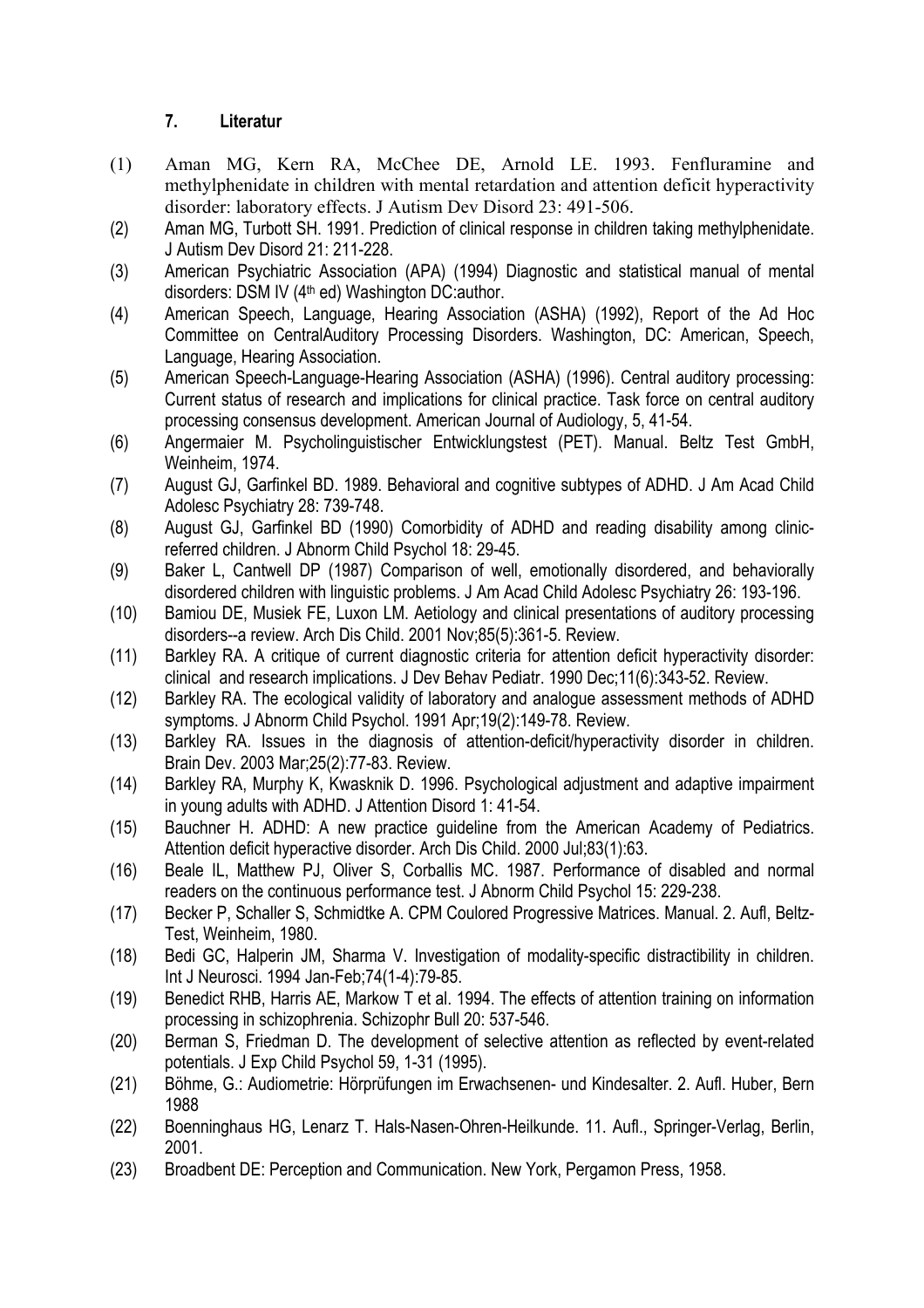- (24) Brunner M, Seibert A, Dierks A, Körkel B. Heidelberger Lautdifferenzierungstest (H-LAD) Prüfung der auditiv-kinästhetischen Wahrnehmungstrennschärfe zur Differenzierung der Ursachen bei Lese-Rechtschreibschwäche. Handanweisung. 1998.
- (25) Buchanan RW, Strauss ME, Breier A et al. 1997. Attentional impairments in deficit and nondeficit forms of schizophrenia. Am J Psychiatry 154: 363-370.
- (26) Buchsbaum MS, Nuechterlein KH, Haier RJ et al. 1990. Glucose metabolic rate in normals and schizophrenics during the continuous performance test assessed by positron emission tomography. Br J Psychiatry 156: 216-227.
- (27) Bühl A, Zöfel P. SPSS 11 Einführung in die moderne Datenanalyse unter Windows, Pearson Studium-Verlag, 8. Auflage, 2002.
- (28) Burd L, Fischer W (1986) Central auditory processing disorder or attention deficit disorder? J Dev Behav Pediatr 1: 215-216.
- (29) Buschmann-Steinhage R, Traxler S. Methodische Grundlagen. Aus: Wilker F-W, Bischoff C, Novak P (Hrsg.) Medizinsische Psychologie und Medizinische Soziologie. 2. Auflage, Urban und Schwarzenberg Verlag, 1994.
- (30) Cacace AT, McFarland DJ. Central auditory processing disorder in school-aged children: a critical review. J Speech Lang Hear Res. 1998 Apr;41(2):355-73. Review.
- (31) Chee P, Logan G, Schachar R, Lindsay P, Wachsmuth R. Effects of event rate and display time on sustained attention in hyperactive, normal, and control children. J Abnorm Child Psychol. 1989 Aug;17(4):371-91.
- (32) Chermak G, Hall J, Musiek FE. Differential diagnosis and management of central auditory processing disorder and attention deficit hyperactivity disorder. J Am Acad Audiol. 1999 Jun;10(6):289-303. Review.
- (33) Chermak GD, Musiek FE (1992). Managing central auditory processing disorders in children and youth. American Journal of Audiology, 3, 61-65.
- (34) Chermak GD, Musiek FE (1997) Central auditory processing disorders new perspectives. Singular, San Diego, London (pp 159-177).
- (35) Chermak G, Somers E, Seikel J. Behavioral signs of central auditory processing disorder and attention deficit hyperactivity disorder. J Am Acad Audiol. 1998 Feb;9(1):78-84; quiz 85.
- (36) Cohen RA. 1993. The Neuropsychology of Attention. Plenum. New York.
- (37) Colarusso RP, Hammill DD. MVPT-R Motor-Free Visual Perception Test-Revised. Manual. Academic Therapy Publications, 1996.
- (38) Columbo M, D´Amato MR, Rodman HR, Gross CG (1990). Auditory association cortex lesions impair auditory short-term memory in monkeys. Science, 247, 336-338.
- (39) Conners CK. 1995. Conners`Continuous Performance Test User`s Manual. Multi-Health Systems. Toronto.
- (40) Conners CK, Casat CD, Gualtieri et al. 1996. Bupropion hydrochloride in attention deficit disorder with hyperactivity. J Am Acad Child Adolesc Psychiatry 34: 1314-1321.
- (41) Cook, J.R., Mausbach, T., Burd, L., Gascon, G.G., Slotnick, H.B., Patterson, B., Johnson, R.D., Hankey, B., Reynolds, B.W. A preliminary study of the relationship between central auditory processing disorder and attention deficit disorder. J Psychiatry Neurosci. 1993 May;18(3):130-7.
- (42) Cooly EL, Morris RD. Attention in children: A neuropsychologically based model for assessment. Dev Neuropsychol 6, 239-274 (1990).
- (43) Cornblatt BA, Lenzenweger MF, Erlenmeyer-Kimling L. 1989. The continuous performance test, identical pairs version (CPT-IP): II. Contrasting attentional profiles in schizophrenia and depressed patients. Psychiatry Res. 29: 65-85.
- (44) Cowan N: Attention and Memory: An Integrated Framework. Oxford, Oxford University Press, 1995.
- (45) Davis D, Parasuraman R (1982). The psychology of vigilance. New York: Academis Press.
- (46) Denckla MB. 1996. Biological correlates of learning and attention: What is relevant to learning disabilities and attention deficit hyperactivity disorder? J Dev Behav Pediatr 17: 114-119.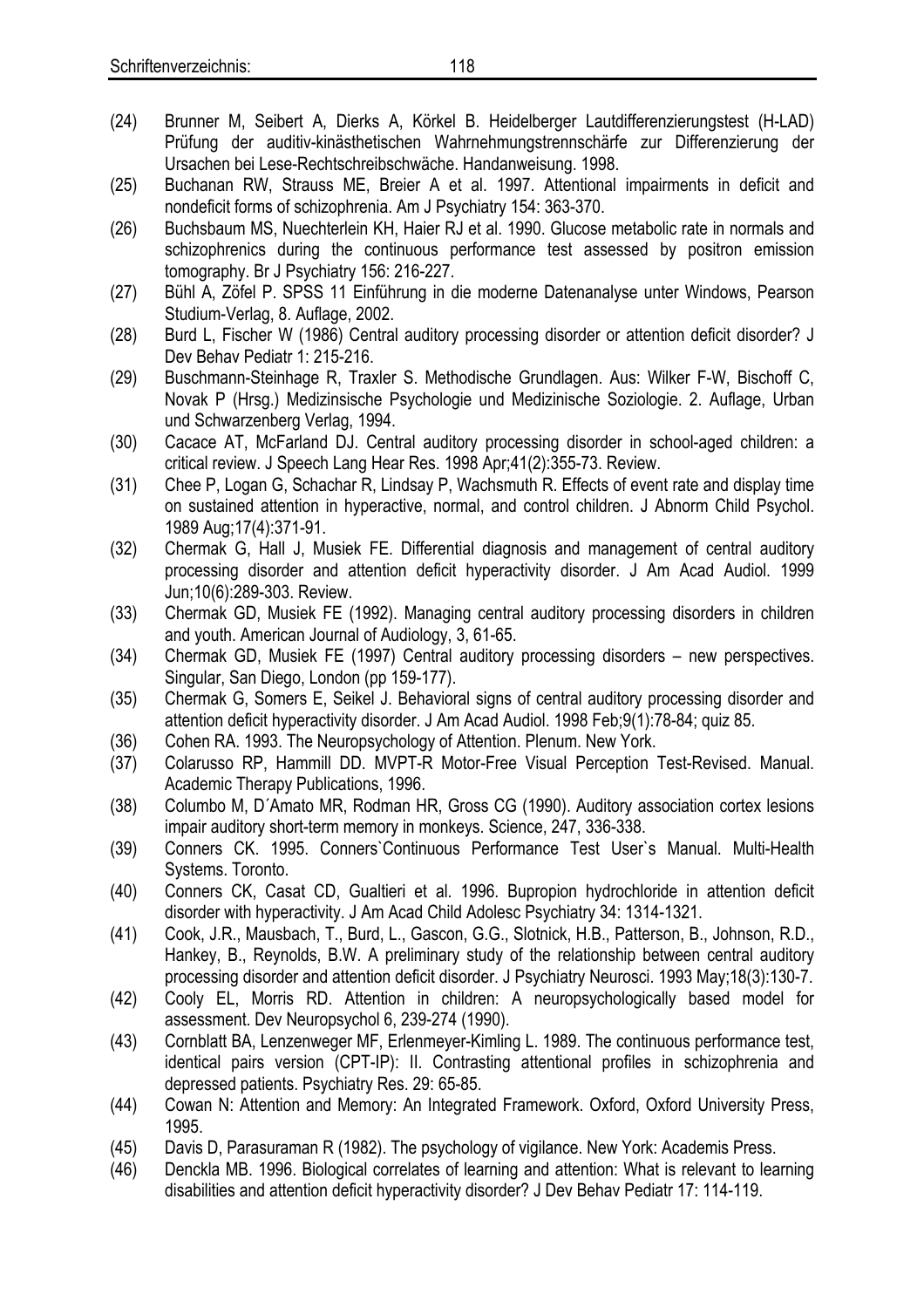- (48) Diller G. Auditive Kommunikationsstörungen im Kindes- und Erwachsenenalter unter besonderer Berücksichtigung des Cochlear-Implants. Aus: G Böhme (Hrsg.) Sprach-, Sprech-, Stimm- und Schluckstörungen. Band 2: Therapie, 3. Auflage, Urban und Fischer Verlag, 2001.
- (49) Dornitz DM, Schow RL (2000): A new CAPD Batteriy-Multiple Auditory Processing Assessment: Factor Analysis and Comparison with SCAN. American Journal of Audiology 9: 101-111.
- (50) Duncan CC, Mirsky AF, Lovelace CT, Theodore WH (1997). ERP Indices of Attention in Absence and Complex Partial Seizure Disorders. Psychophysiology, 34(Suppl. 1), S32.
- (51) Duncan J: Selective attention and the organization of visual information. J Exp Psychol Gen 1984; 113:501-517.
- (52) DuPaul GJ, Anastopoulos AD, Shelton TL et al. 1992. Multimethod assessment of attention deficit hyperactivity disorder: the diagnostic utility of clinic-based tests. J Clin Child Psychol 21: 394-402.
- (53) Ebert H (1997): Pädaudiologische Aspekte der Diagnose zentraler Störungen der auditiven Wahrnehmung. Internationale Frostig-Gesellschaft. Auditive Wahrnehmung. Jahrestagung 1995. Borgmann Verlag. Dortmund.
- (54) Eliason MJ, Richman LC. The Continuous Performance Test in learning disabled and nondisabled children. J Learn Disabil. 1987 Dec;20(10):614-9.
- (55) Epstein MA, Shaywitz SE, Shaywitz BA, Woolston JL. The boundaries of attention deficit disorder. J Learn Disabil. 1991 Feb;24(2):78-86.
- (56) Ernst M, Liebenauer LL, Tebeka D, Jons PH, Eisenhofer G, Murphy DL, Zametkin AJ. Selegiline in ADHD adults: plasma monoamines and monoamine metabolites. Neuropsychopharmacology. 1997 Apr;16(4):276-84.
- (57) Escera C, Alho K, Schroger E, Winkler I. Involuntary attention and distractibility as evaluated with event-related brain potentials. Audiol Neurootol. 2000 May-Aug;5(3-4):151-66. Review.
- (58) Fitzpatrick PA, Klorman R, Brumaghim J, Brogstedt AD. 1992. Effects of sustained release and standard preparations of methylphenidate on attention deficit disorder. J Am Acad Child Adolesc Psychiatry 31: 226-234.
- (59) Garfinkel BD, Klee SH. 1983. A computerized assessment battery for attention deficits. Psychiatry Hosp. 14: 163-166.
- (60) Gascon GG, Johnson R, Burd L. Central auditory processing and attention deficit disorders. J Child Neurol. 1986 Jan;1(1):27-33.
- (61) Giard MH, Fort A, Mouchetant-Rostaing Y, Pernier J. Neurophysiological mechanisms of auditory selective attention in humans. Front Biosci. 2000 Jan 1;5:D84-94. Review.
- (62) Girardi NL, Shaywitz SE, Marchione K et al. 1995. Blunted catecholamine responses after glucose ingestion in children with attention deficit disorder. Pediatr Res 38: 539-542.
- (63) Gomes H, Molholm S, Christodoulou C, Ritter W, Cowan N. The development of auditory attention in children.Front Biosci. 2000 Jan 1;5:D108-20. Review.
- (64) Grant ML, Ilai D, Nussbaum NL, Bigler ED. The relationship between continuous performance tasks and neuropsychological tests in children with attention-deficit hyperactivity disorder. Percept Mot Skills. 1990 Apr;70(2):435-45.
- (65) Gravel JS, Wallace IF (1998): Language, speech and educational outcomes of otitis media. J Otolar 27, Suppl 2, 17-25
- (66) Green L, Fry AF, Myerson J: Discounting of delayed rewards: A life-span comparison. Psychol Science 5, 33-36 (1994).
- (67) Greenberg LM. 1988-1999. The Test of Variables of Attention (TOVA). Universal Attention Disorders, Inc. Los Alamitos, CA.
- (68) Greenberg GZ, Bray NW, Beasley DS: Children´s frequency-selective detection of signals in noise. Percept Psychophys 8, 173-175 (1970).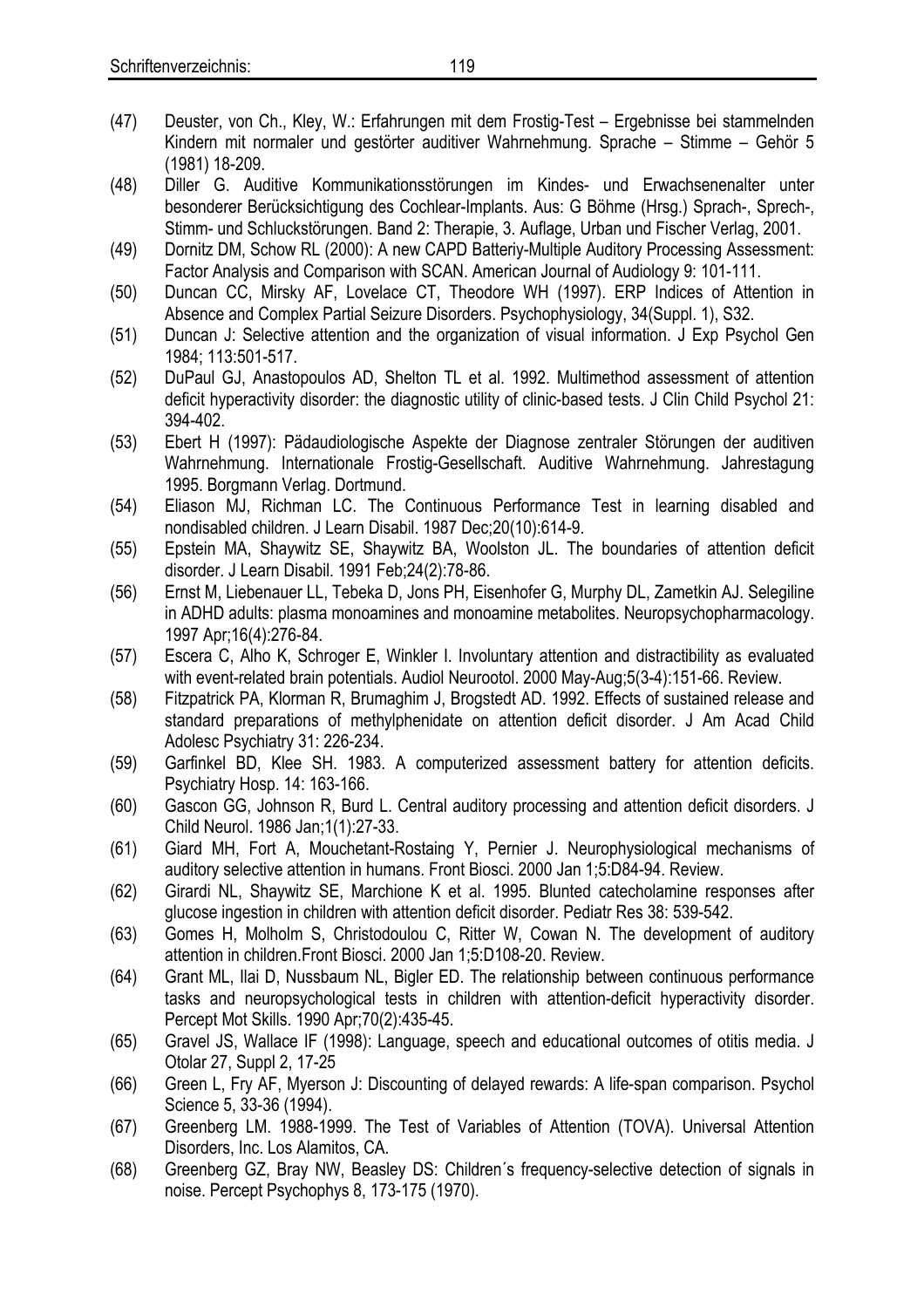- (69) Greenberg LM, Waldman ID. 1993. Developmental normative data on the Test of Variables of Attention (TOVA). J Child Psychol Psychiatry 34: 1019-1030.
- (70) Grimm H, Schöler H. Heidelberger Sprachentwicklungstest. Handanweisung für die Auswertung und Interpretation. 2. Aufl., Hogrefe-Verlag, Göttingen, 1991.
- (71) Grissemann H. Handanweisung zum Zürcher Lesetest Förderdiagnostik der Legasthenie. Verlag Hans Huber, Bern, 1981.
- (72) Grohmann G. CAPT Ver. 1.0 E Beta. Programm-Dokumentation. Berlin, 2000.
- (73) Gross M, Nubel K, Wohlleben B. Auditive Verarbeitungs- und Wahrnehmungsstörungen (AVWS): Komplexe Störungsbilder. Aus: G Böhme (Hrsg.) Sprach-, Sprech-, Stimm- und Schluckstörungen. Band 2: Therapie, 3. Auflage, Urban und Fischer Verlag, 2001.
- (74) Grund M, Haug G, Naumann CL. DRT 4 Diagnostischer Rechtschreibtest für 4. Klassen. Beiheft mit Anleitung und Normentabellen. Herausgegeben von Karlheinz Ingenkamp, Beltz Verlag, Weinheim und Basel, 1994.
- (75) Grundfast KM, Berkowitz RG, Conners CK, Belman P. Complete evaluation of the child identified as a poor listener. Int J Pediatr Otorhinolaryngol. 1991 Feb;21(1):65-78. Review.
- (76) Günther H, Günther W (1992): Diagnose auditiver Störungen bei Sprachauffälligkeiten und Lese-Rechtschreibschwierigkeiten im Primarbereich. Die Sprachheilarbeit 37 (1): 5-19.
- (77) Guttentag RE, Ornstein PA. Attentional capacity and children´s memory strategy use. In: Development of attention: Research and theory. Ed: Enns JT, Elsevier, Amsterdam, 305-320 (1990).
- (78) Halcomb CG, Blackwell P: Motivation and the human monitor, I: The effect of contingent credit. Percept Mot Skills 28, 623-629 (1969).
- (79) Halperin JM. Conceptualizing, describing, and measuring components of attention: A summary. In: Attention, memory, and executive function. Eds: Lyon GR, Krasnegor NA, Paul H. Brookes Publishing, Baltimore, MD, 119-136 (1996).
- (80) Halperin JM, Sharma V, Greenblatt E, Schwartz ST. 1991b. Assessment of the continuous performance test: reliability and validity in a non-referred sample. Psychol Assess 3: 803-808.
- (81) Halperin JM, Wolf LE, Greenblatt ER, Young G. Subtype Analysis of Commission Errors on the Continuous Performance Test in Children. Developmental Neuropsychologie, 1991, 7(2), 207- 217.
- (82) Halperin JM, Wolf LE, Pascualvaca DM et al. 1988. Differential assessment of attention and impulsivity in children. J Am Acad Child Adolesc Psychiatry 27: 326-329. (86)
- (83) Harper GW, Ottinger DR. 1992. The performance of hyperactive and control preschoolers on a new computerized measure of visual vigilance: the preschool vigilance task. J Child Psychol Psychiatry 33: 1365-1372.
- (84) Hess MM. Auditive Verarbeitungs- und Wahrnehmungsstörungen im Kindesalter. HNO, 2001, 8, 593-597.
- (85) Hesse G, Nelting M, Brehmer D, Lemmermann E, Ptok M. Benefit-, Effektivitäts- und Effizienznachweis therapeutischer Verfahren bei zentral-auditiven Verarbeitungs- und Wahrnehmungsstörungen. Sprache Stimme Gehör, 1998, 22, 194-198.
- (86) Huber, W.: Sprachliche Spezialisierung des menschlichen Gehirns. Schlußfolgerungen für die Therapie von zentralen Sprachstörungen. Sprache – Stimme – Gehör 2 (1978) 69-75
- (87) ICD-10-SGB-V Internationale statistische Klassifikation der Krankheiten und verwandter Gesundheitsprobleme 10. Revision Ausgabe für die Zwecke des Fünften Buches Sozialgesetzbuch (SGB V). Hrsg.: Deutsches Institut für medizinische Dokumentation und Information (DIMDI). Version 2.0. November 2000. Deutscher Ärzte-Verlag.
- (88) Jerger J, Musiek F. Report of the Consensus Conference on the Diagnosis of Auditory Processing Disorders in School-Aged Children. J Am Acad Audiol. 2000 Oct;11(9):467-74. Review.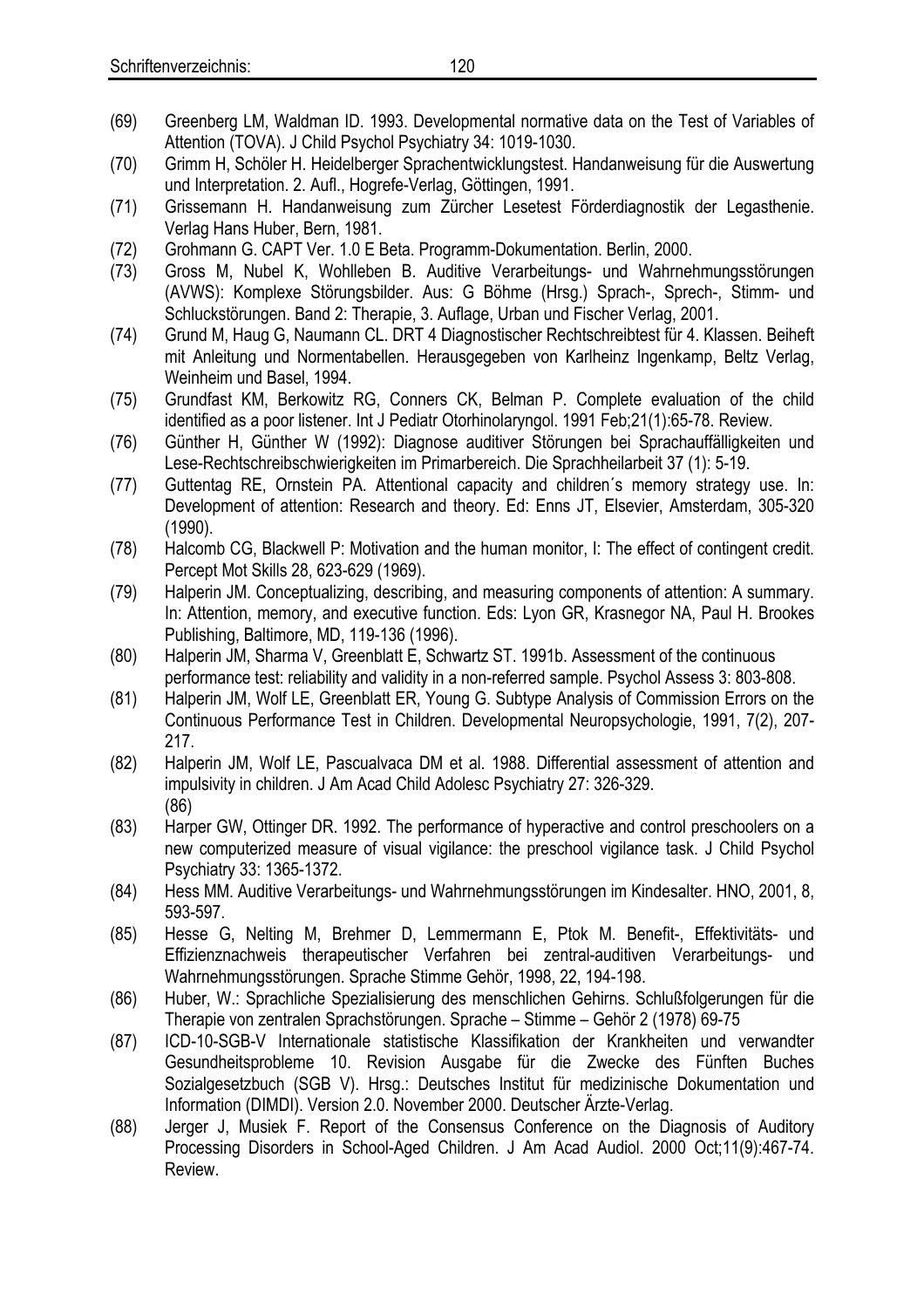- (89) Jonkman LM, Kemner C, Verbaten MN, Koelega HS, Camfferman G, vd Gaag RJ, Buitelaar JK, van Engeland H. Event-related potentials and performance of attention-deficit hyperactivity disorder: children and normal controls in auditory and visual selective attention tasks. Biol Psychiatry. 1997 Mar 1;41(5):595-611.
- (90) Kail R. The development of memory in children. W Freeman & Co, NY (1990).
- (91) Katz J, Wilde L (1985). Auditory perceptual disorders in children. In J Katz (Ed.). Handbook of clinical audiology (pp. 664-688). Baltimore: Williams and Wilkins.
- (92) Keith RW. The auditory continuous performance test. San Antonio, TX: Psychological Corp. 1994.
- (93) Keith RW. Tests of central auditory processing. Aus: Auditory disorders in children (pp.101- 116). Hrsg.: Roeser R, Downs M. Georg Thieme Verlag, Stuttgart, New York, 1995.
- (94) Keith RW, Engineer P. Effects of methylphenidate on the auditory processing abilities of children with attention deficit-hyperactivity disorder. J Learn Disabil. 1991 Dec;24(10):630-6.
- (95) Keith RW, Pensak ML (1991) Central auditory function. In J. D. Osguthorpe und W. Melnick (Eds.) The otolaryngologic clinics of North America: Clinical audiology (Vol. 24, pp. 371-379). Philadelphia: W.B. Saunders.
- (96) Keith RW, Rudy J, Donahue PA, Katbamna B. Comparison of SCAN results with other auditory and language measures in a clinical population. Ear Hear. 1989 Dec;10(6):382-6.
- (97) Keller WD (1992) Auditory processing disorder or attention-deficit disorder. In: Central Auditory Processing: A Transdisciplinary View, Katz J, Stecker N, Henderson D, eds. Chicago: Mosby Yearbook, pp 107-114.
- (98) Klee SH, Garfinkel BD. The computerized continuous performance task: a new measure of inattention. J Abnorm Child Psychol. 1983 Dec;11(4):487-95.
- (99) Klorman R, Borgstedt AD. Methylphenidate speeds evaluation processes of attention deficit disorder adolescents during a continuous performance test. J Abnorm Child Psychol. 1991 Jun;19(3):263-83.
- (100) Klorman R, Brumaohim JT, Salzman LF, Strauss J, Borgstedt AD, McBride MC, Loeb S (1990). Effects of methylphenidate on processing negativities in patients with attention-deficit hyperactivity disorder. Psychophysiology, 27, 328-337.
- (101) Knye M, Roth N, Westhus W, Heine A. Continuous Performance Test CPT. Hogrefe Verlag (1996).
- (102) Lauer N. Zentral-auditive Verarbeitungsstörungen im Kindesalter. Grundlagen Klinik Diagnostik – Therapie. Hrsg.: Springer L, Schrey-Dern D. Georg Thieme Verlag, Stuttgart, 1999.
- (103) Lauth G, Schlottke P (1997): Training mit aufmerksamkeitsgestörten Kindern. 3. Überarb. Auflage. Beltz Psychologie Verlags Union.
- (104) Levy F, Hay DA, McStephen M, Wood C, Waldman I. Attention-deficit hyperactivity disorder: a category or a continuum? Genetic analysis of a large-scale twin study. J Am Acad Child Adolesc Psychiatry. 1997 Jun;36(6):737-44.
- (105) Lin CCH, Hsiao CK, Chen WJ. Development of Sustained Attention Assessed Using the Continuous Performance Test among Children 6-15 Years og Age. Journal of Abnormal Child Psychology, Vol. 27, No. 5, 1999: 403-412.
- (106) Lindsay RL, Tomazic T, Levine MD, Accardo PJ. Attentional function as measured by a Continuous Performance Task in children with dyscalculia. J Dev Behav Pediatr 2001 Oct;22(5):287-92.
- (107) Losier BJ, McGrath PJ, Klein RM. Error patterns on the continuous performance test in nonmedicated and medicated samples of children with and without ADHD: a meta-analytic review. J Child Psychol Psychiatry. 1996 Nov;37(8):971-87.
- (108) Mansour CS, Haier RJ, Buchsbaum MS. 1996. Gender comparisons of cerebral glucose metabolic rate in healthy adults during a cognitive task. Pers Indiv Differ 20: 183-191.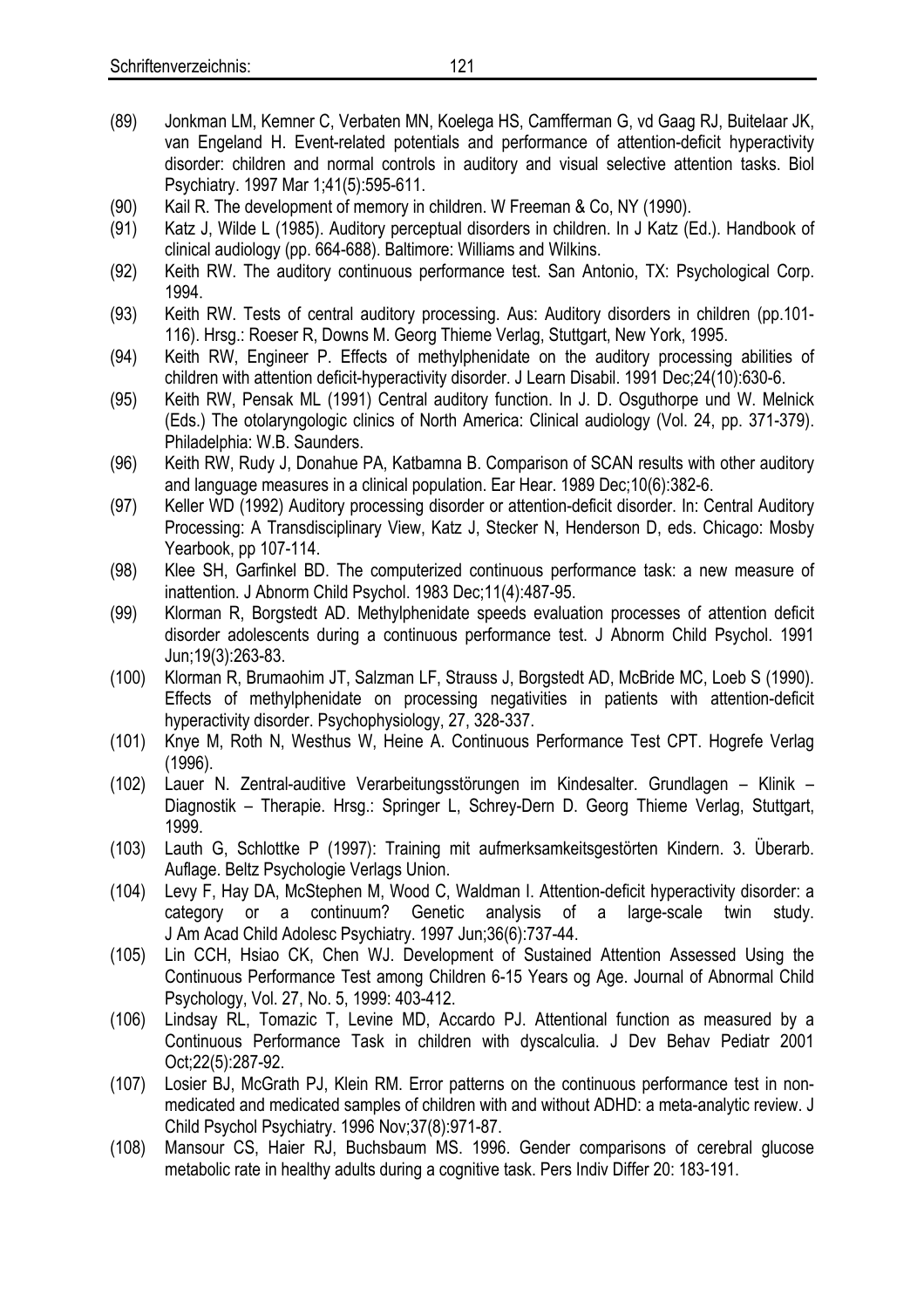- (109) Matulat P, Bersenbrügge H, Lamprecht-Dinnesen A (1999): Diagnose zentraler Hörverarbeitungsstörungen und auditiver Wahrnehmugnsstörungen – eine retrospektive Erhebung. Z Audiol 1999 Suppl II, 112-114.
- (110) McAdams, S., Bigand, E.: Thinking in sound. The cognitive psychology of human audition. Clarendon Press, Oxford 1993.
- (111) McFarland DJ, Cacace AT. Modality Specificity as a Criterion for Diagnosing Central Auditory Processing Disorders. American Journal of Audiology, Vol. 4, No. 3, Nov. 1995: 36-48.
- (112) McKay KE, Halperin JM, Schwartz ST, Sharma V. Developmental analysis of three aspects of information processing: Sustained attention, selective attention, and response organization. Dev Neuropsychol 10, 121-132 (1994).
- (113) Ministerium für Arbeit, Gesundheit und Soziales des Landes NRW (1988): Kinder und Medikamente – Untersuchung über den Medikamentengebrauch von Schulkindern. Düsseldorf: Presse- und Informationsamt der Landesregierung Nordrhein-Westfalen.
- (114) Mirsky AF. Disorders of attention: A neuropsychological perspective. In: Attention, memory, and executive function. Eds: Lyon GR, Krasnegor NA, Paul H. Brookes Publishing, Baltimore, MD, 71-95 (1996).
- (115) Mirsky AF, Anthony BJ, Duncan CC et al. 1991. Analysis of the elements of attention: a neuropsychological approach. Neuropsychol. Rev. 2: 109-145.
- (116) Mirsky AF, Duncan CC. A nosology of disorders of attention. Ann N Y Acad Sci. 2001 Jun;931:17-32. Review.
- (117) Mirsky AF, Pascualvaca DM, Duncan CC et al. 1999. A model of attention and ist relation to ADHD. Ment. Retard. Development. Disab. Res. Rev. 5: 169-176.
- (118) Mirsky AF, Yardley SJ, Jones BP et al. 1995. Analysis of the attention deficit in schizophrenia a study of patients and their relatives in Ireland. J Psychiatr Res 29: 23-42.
- (119) Mischel W, Shoda Y, Rodriguez ML. Delay of gratification in children. Science. 1989 May 26;244(4907):933-8. Review.
- (120) Mishkin M, Ungerleider LG, Macko KA (1983). Object vision and spatial vision: Two cortical pathways. Trends in Neuroscience, 6, 414-417.
- (121) Mitsis EM, McKay KE, Schulz KP, Newcorn JH, Halperin JM. Parent-teacher concordance for DSM-IV attention-deficit/hyperactivity disorder in a clinic-referred sample. J Am Acad Child Adolesc Psychiatry. 2000 Mar;39(3):308-13.
- (122) Moore DR, Hine JE, Jiang ZD, Matsuda H, Parsons CH, King AJ. Conductive hearing loss produces a reversible binaural hearing impairment. J Neurosci. 1999 Oct 1;19(19):8704-11.
- (123) Moss, W.L., Sheiffele, W.A. Can we differentially diagnose an attention deficit disorder without hyperactivity from a central auditory processing problem? Child Psychiatry Hum Dev. 1994 Winter;25(2):85-96. Review.
- (124) Mrowinski D, Scholz G. Audiometrie Eine Anleitung für die praktische Hörprüfung. 2. Aufl., Thieme Verlag, 2002.
- (125) Müller R. DRT 2 Diagnostischer Rechtschreibtest für 2. Klassen. Beiheft mit Anleitung und Normentabellen. Herausgegeben von Karlheinz Ingenkamp, Neunormierung 1996, 3. Aufl., Beltz Verlag, 1997a.
- (126) Müller R. DRT 3 Diagnostischer Rechtschreibtest für 3. Klassen. Beiheft mit Anleitung und Normentabellen. Herausgegeben von Karlheinz Ingenkamp, Neunormierung 1996, Beltz Verlag, Weinheim und Basel, 1997b.
- (127) Musiek FE, Gollegly KM, Lamb P. Selected issues in screening for central auditory processing dysfunction. Semin Hear 1990;11:372-383.
- (128) Näätänen R (1992). Attention and brain function. Hillsdale, NJ: Lawrence Erlbaum Associates.
- (129) Näätänen R, Gaillard A, Mäntysalo S (1978): Early selective attention effect on evoked Potential reinterpreted, Acta Psychol 42, 313-329.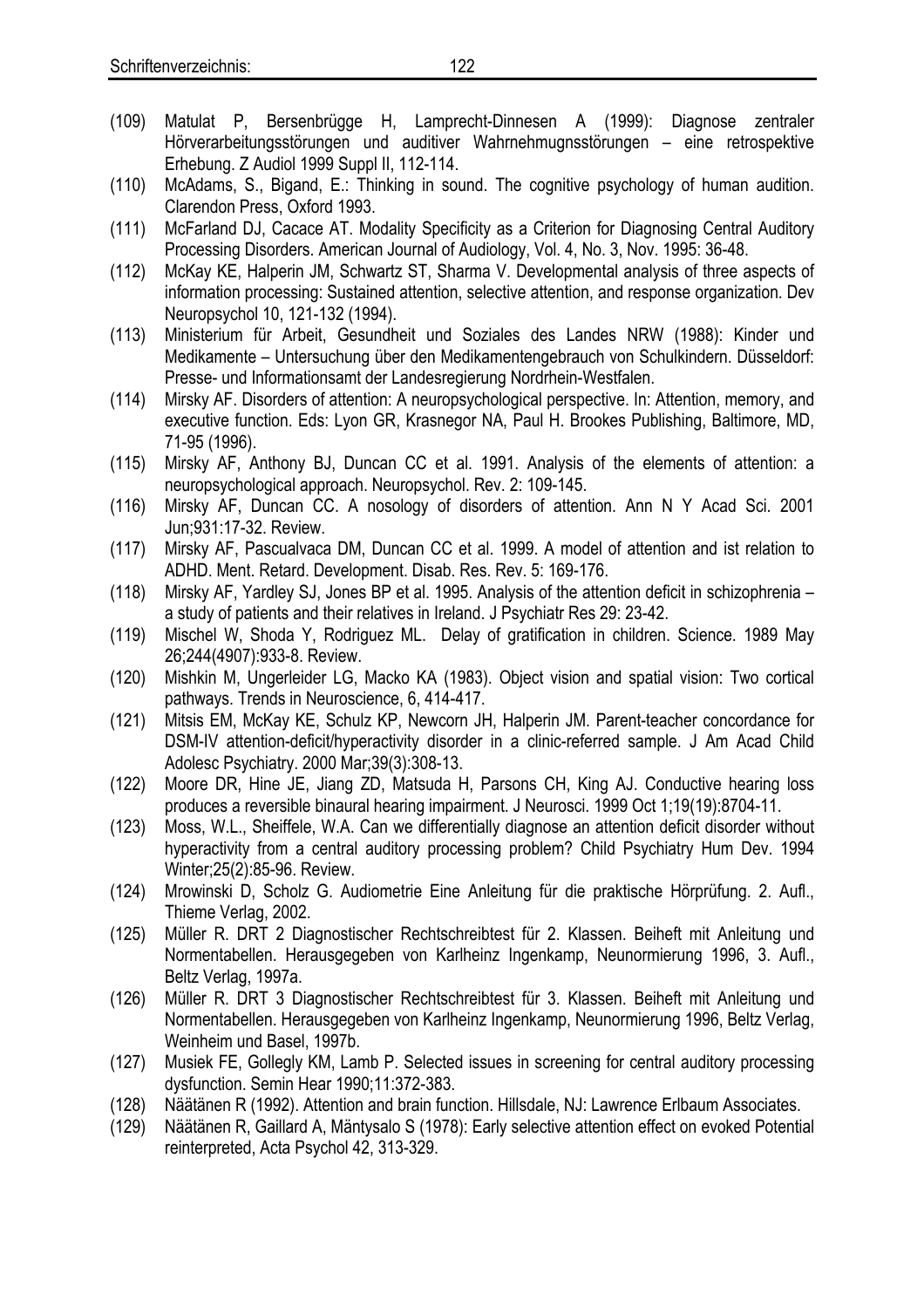- (130) National Institutes of Health (NIH) Consensus Development Conference Statement: diagnosis and treatment of attention-deficit/hyperactivity disorder (ADHD) J Am Acad Child Adolesc Psychiatry. 2000 Feb;39(2):182-93. Review. (No authors listed).
- (131) Newcorn JH, Halperin JM, Jensen PS, Abikoff HB, Arnold LE, Cantwell DP, Conners CK, Elliott GR, Epstein JN, Greenhill LL, Hechtman L, Hinshaw SP, Hoza B, Kraemer HC, Pelham WE, Severe JB, Swanson JM, Wells KC, Wigal T, Vitiello B. Symptom profiles in children with ADHD: effects of comorbidity and gender. J Am Acad Child Adolesc Psychiatry 2001 Feb;40(2):137-46.
- (132) Nickisch A, Biesalski P. Ein Hörtest in zeitkomprimierter Sprache für Kinder. Sprache Stimme – Gehör 8 (1984) 31 – 34.
- (133) Nickisch A, Heber D, Burger-Gartner J. Auditive Verarbeitungs- und Wahrnehmungsstörungen bei Schulkindern. Diagnostik und Therapie. Verlag Modernes Lernen, Dortmund, 2001.
- (134) Oades RD, Röpcke B. Neurobiologische Grundlagen der Aufmerksamkeit: "Über die Freiheit der Wahl". Sprache Stimme Gehör, 2000; 24, 49-56.
- (135) O`Brien JD, Halperin JM, Newcorn JH et al. 1992. Psychometric differentiation of conduct disorder and attention deficit disorder with hyperactivity. Dev Behav Pediatrics 13: 274-277.
- (136) O`Dougherty M, Nuechterlein KH, Drew B. 1984. Hyperactive and hypoxic children: signal detection, sustained attention, and behavior. J Abnorm Psychol 93: 178-191.
- (137) Parasuraman R, Warm JS, See JE. Brais systems of vigilance. In: The attentive brain. Ed: Parasuraman R, MIT Press, Cambridge, MA, 221-256 (1998).
- (138) Peck DH, Gressard RP, Hellerman SP. Central auditory processing in the school-aged child: is it clinically relevant? J Dev Behav Pediatr. 1991 Oct;12(5):324-6.
- (139) Plude DJ, Enns JT, Brodeur D. The development of selective attention A life-span overview. Acta Psychol 86, 227-272 (1994).
- (140) Posner MI. Cognitive neuropsychology and the problem of selective attention. In: The London Symposia (EEG Suppl. 39). Eds: Ellington RJ, Murray NMF, Halliday AM, Elsevier, Amsterdam, 313-316 (1987).
- (141) Posner MI, Petersen SE. The attention system of the human brain. Annu Rev Neurosci. 1990;13:25-42. Review.
- (142) Posner MI, Rothbart MK. Attention, self-regulation and consciousness. Phil Trans R Soc Lond B 353, 1915-1927 (1998).
- (143) Probst R, Grevers G, Iro H. Hals-Nasen-Ohren-Heilkunde. Thieme Verlag, 2000.
- (144) Ptok M, Berger R, von Deuster C, Gross M, A. Lamprecht-Dinnesen A, Nickisch A, Radü HJ, Uttenweiler V. Auditive Verarbeitungs- und Wahrnehmungsstörungen. Konsensus-Statement. HNO 2000; 48: 357-360.
- (145) Ptok M, Ptok A. Audiometrie im Säuglings- und Kindesalter, Teil 4: Untersuchungen zur auditiven Verarbeitung und Wahrnehmung. HNO aktuell 4: 271-276, 1996.
- (146) Raggio DJ, Rhodes RL, Whitten JD. Factor analysis of the continuous performance test and parent-teacher reports of attention deficit disorder. Psychol Rep. 1999 Dec;85(3 Pt 1):935-41.
- (147) Riccio CA, Cohen MJ, Hynd GW, Keith RW. Validity of the Auditory Continuous Performance Test in Differentiating Central Processing Auditory Disorders With and Without ADHD. J Learn Disabil. 1996 Sep;29(5):561-6.
- (148) Riccio CA, Hynd GW, Cohen MJ, Hall J, Molt L. Comorbidity of central auditory processing disorder and attention-deficit hyperactivity disorder. J Am Acad Child Adolesc Psychiatry. 1994 Jul-Aug;33(6):849-57.
- (149) Riccio CA, Reynolds CR. Continuous performance tests are sensitive to ADHD in adults but lack specificity. A review and critique for differential diagnosis. Ann N Y Acad Sci. 2001 Jun;931:113-39. Review.
- (150) Riccio CA, Reynolds CR, Lowe P, Moore JJ. The continuous performance test: a window on the neural substrates for attention? Arch Clin Neuropsychol 17 (2002) 235-272.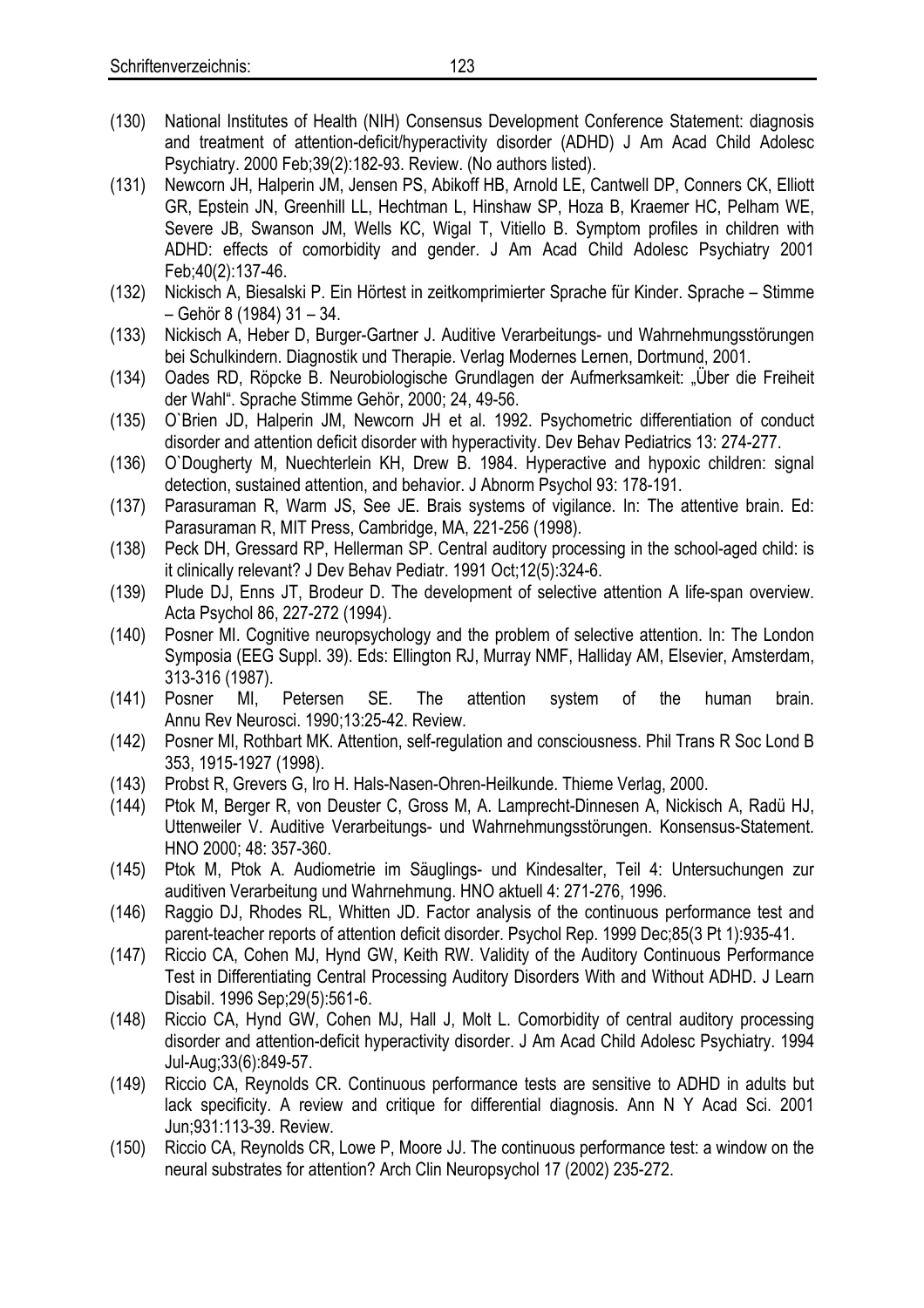- (151) [Riccio CA, Waldrop JJ, Reynolds CR, Lowe P.](http://www.ncbi.nlm.nih.gov/entrez/query.fcgi?cmd=Retrieve&db=PubMed&list_uids=11514638&dopt=Abstract) Effects of stimulants on the continuous performance test (CPT): implications for CPT use and interpretation. J Neuropsychiatry Clin Neurosci. 2001 Summer;13(3):326-35. Review.
- (152) Robins PM. 1992. A comparison of behavioral and attentional functioning in children diagnosed as hyperactive or learning disabled. J Abnorm Child Psychol 20: 65-82.
- (153) Rosvold HE, Mirsky AF, Sarason I, Bransome ED, Beck LH (1956) A continuous performance test of brain damage. Journal of Consulting Psychology, 20, 343-350.
- (154) Rueckert L, Grafman J. Sustained attention deficits in patients with right frontal lesions. Neuropsychologia. 1996 Oct;34(10):953-63.
- (155) Rutschmann J, Cornblatt B, Erlenmeyer-Kimling L. 1977. Sustained attention in children at risk for schizophrenia: report on a continuous performance test. Arch Gen Psychiatry 34: 571-575.
- (156) Saile H (1997) Aufmerksamkeits- und Hyperaktivitätsstörungen bei Kindern: Ursachen und neue Akzente bei der Behandlung. Report Psychologie 22 (11-12).
- (157) Sak RJ, Ruben RJ (1981): Recurrent middle ear effusion in childhood: implications of temporary auditory deprivation for language and learning. Ann Otol 90, 546-551.
- (158) Sandford JA, Turner A. 1994-1999. The Integrated Visual and Auditory Continuous Performance Test. Brain Train. Richmond, VA.
- (159) Schatz AM, Ballantyne AO, Trauner DA. Sensitivity and specificity of a computerized test of attention in the diagnosis of Attention-Deficit/Hyperactivity Disorder. Assesment 2001 Dec;8(4):357-65.
- (160) Schmidt RF, Thews G (Hrsg). Physiologie des Menschen. 26. Auflage, Springer-Verlag, Berlin,1995.
- (161) Schow RL, Seikel JA, Chermak GD, Berent M. Central auditory processes and test measures: ASHA 1996 revisited. Am J Audiol. 2000 Dec;9(2):63-8.
- (162) Schulte-Körne G, Deimel W, Bartling J, Remschmidt H (1998): Die Bedeutung der auditiven Wahrnehmung und der phonologischen Bewußtheit für die Lese-Rechtschreibschwäche. Sprache Stimme Gehör, 22, 25-30.]
- (163) Seidel WT, Joschko M. Evidence of difficulties in sustained attention in children with ADHD. J Abnorm Child Psychol. 1990; 18 (2): 217-29.
- (164) Sergeant JA, Sholton CA. On resource strategy limitations in hyperactivity: cognitive impulsivity reconsidered. J Child Psychol Psychiatry. 1985 Jan;26(1):97-109.
- (165) Shapiro SK, Herod LA (1994). Combining visual and auditory tasks in the assessment of attention-deficit hyperactivity disorder. In DK Routh (Ed.), Disruptive behavior disorders in childhood (pp. 87-107). New York: Plenum Press.
- (166) Shaywitz B, Fletcher JM, Shaywitz SE. Attention deficit hyperactivity disorder. Adv Pediatrics 1997; 44: 331-67.
- (167) Saywitz SE, Fletcher JM, Shaywitz B. (1994) Issues in the definition and classification of attention deficit disorder. Top Lang Disord 14(4):1–25.
- (168) Silman S, Silverman CA, Emmer MB (2000). Central Auditory Processing Disorders and Reduced Motivation: Three Case Studies. J Am Acad Audiol 11: 57-63.
- (169) Sokolov EN: Higher nervous functions: The orienting reflex. Annu Rev Physiol 25, 545-580 (1963).
- (170) Sostek AJ, Buchsbaum MS, Rapoport JL. Effects of amphetamine on vigilance performance in normal and hyperactive children. J Abnorm Child Psychol. 1980 Dec;8(4):491-500.
- (171) Stach BA (1992) Controversies in the screening of cantral auditory processing disorders. In F H Bess & JW Hall (Eds.), Screening of children for auditory function (pp. 61-77). Nashville, TN: Bill Wilkerson Center Press.
- (172) Starzacher E, Nubel K, Grohmann G, Gross M. Untersuchung modalitätsspezifischer Aufmerksamkeit bei Kindern mit auditiver Verarbeitungs- und Wahrnehmungsstörung mittels des Continuous Attention Performance Tests (CAPT). Aktuelle phoniatrisch-pädaudiologische Aspekte, Band 10, 2002/2003.